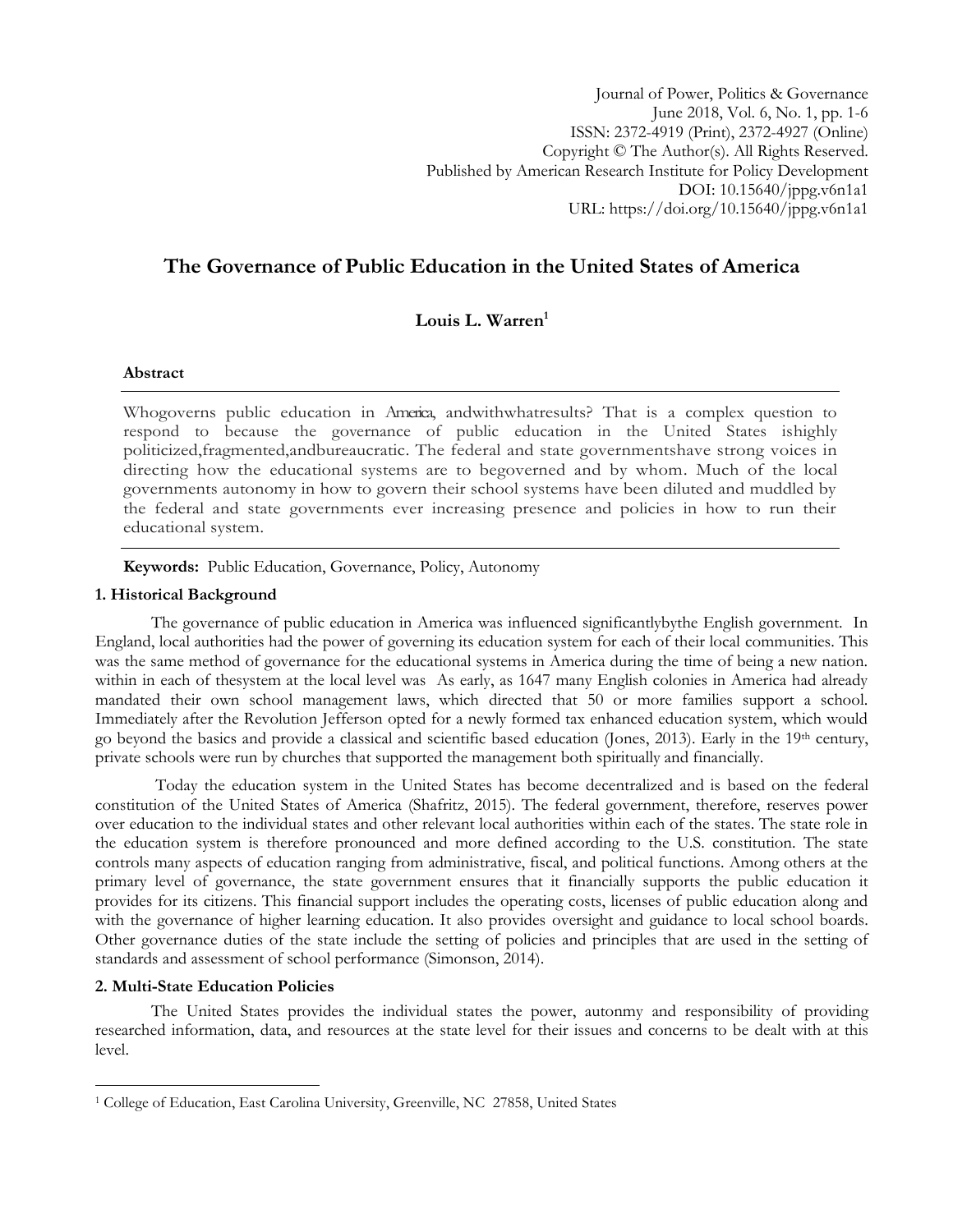The Department of Public Education within each state is also aided by other learning offices, which include NCCIC Interactive Map of State Early Learning Offices, which enhances the provision of state public education with funding, and information needed to carry out education policies. NCCIC Directory of Sate for Early Childhood Standards provides aiding information important for the categorization and enhancement of the standards and guidelines (Balls, 2012). The Directorate for State Head Start Office is a department for issues of children with physical and mental disadvantages in order to prepare them for the school entry. State authorities also regulate and provide policies for the operations of secondary schools, which include licensing of the school and further regulation of parents provision of home schooling. The establishment and overseer of the public curriculum is also a function of the state in controlling of the current literature of the curriculum in secondary and post-secondary institutions (Balls, 2012). They also do proper regulation of different aspects of the secondary school implementation procedures including the management of critical changes in the departments of the school. Regular visits ensure that the panels and board are exposed to the standard of the regulators of education procedures. The management of schools is therefore left to the native council of state school officers, which a national membership considered an important perspective of the professional resource linkages for the empowerment of education systems. There is another definite role of state agencies in the administration of tertiary education.

#### **3. Complexity of Governance in the Administration Of Schools**

#### **3.1The Role of Federal Governments in Administration of Education**

Even though education is the role of the state government, the federal government has quite an input in some organizational structure of schools. Since the structure of education has since reflected the predominant roles of the state governments the federal contributions are elementary and do not count to more than 10 percent. The responsibility of the federal government is dependent on the government departmental functions that are attached to the state department of education. Such departments may include the department of health and human services and the school program of the department of agriculture. In a way, the funding from the department of education is also, limited considered to the state departments contribution. Defined appropriately the function of the department of education basis is an emergency response system. It is a means of filling gaps within the department of education that may require extra funding from the federal government. According to Gordon, the mission of the federal government in the aiding of education in the United States is dependent on the leadership capabilities of the secretary of the department and the analysis of the results of the education systems (Gordon, 2015). Through the creation of awareness of challenges of education to the states and the challenges facing the confrontation of the nation, the department may also help the communities and education issues. Most importantly, the department concentrates on the perspectives of goals and objectives through persistent evaluation of administrative programs that range from the instances of preschool education to the research o postdoctoral studies.

### **3.2 The Role of state governments in Education Administration**

State departments of education carry out the role of the state function in the administration and evaluation of education projects in the particular state. It gains its powers and responsibilities from the constitutional statutes, which allows it to be evaluated in the manner of problem solution and innovation of new strategies in the education system. It also enhances the corporate and professional eligibility for the courts and the educational offices. The voluntary service provision that offered by the state governments acts as the core of the local and legislative governments in the realization of the positive improvement and unification of the forces within the specific states. In addition, the specific nature of the state departments of education allows the administration of state services that encompasses the uniformity and efficiency of services. Extension activities of the interscholastic environment determine the nature of the state departments in relation to the discharge of routine educational functions as stipulated in the constitution. In the 21<sup>st</sup> century, the leadership function of the department of education is considered a mandatory involuntary activity that must be reciprocated by the relevant departments appropriately. The role of the state department of education in enhancing the education perspectives of the primary and

secondary education sector has also been incorporated with formulated laws that help increase the interrelationship between the state department and the activities of the federal government.

Due to this the state departments as the main party in the administration and management of schools is able to be answerable to issues raised by the evaluation and auditing parties. The state departments also face the task of inspiring and stimulating schools to enhance the performance of school systems and the quality of education.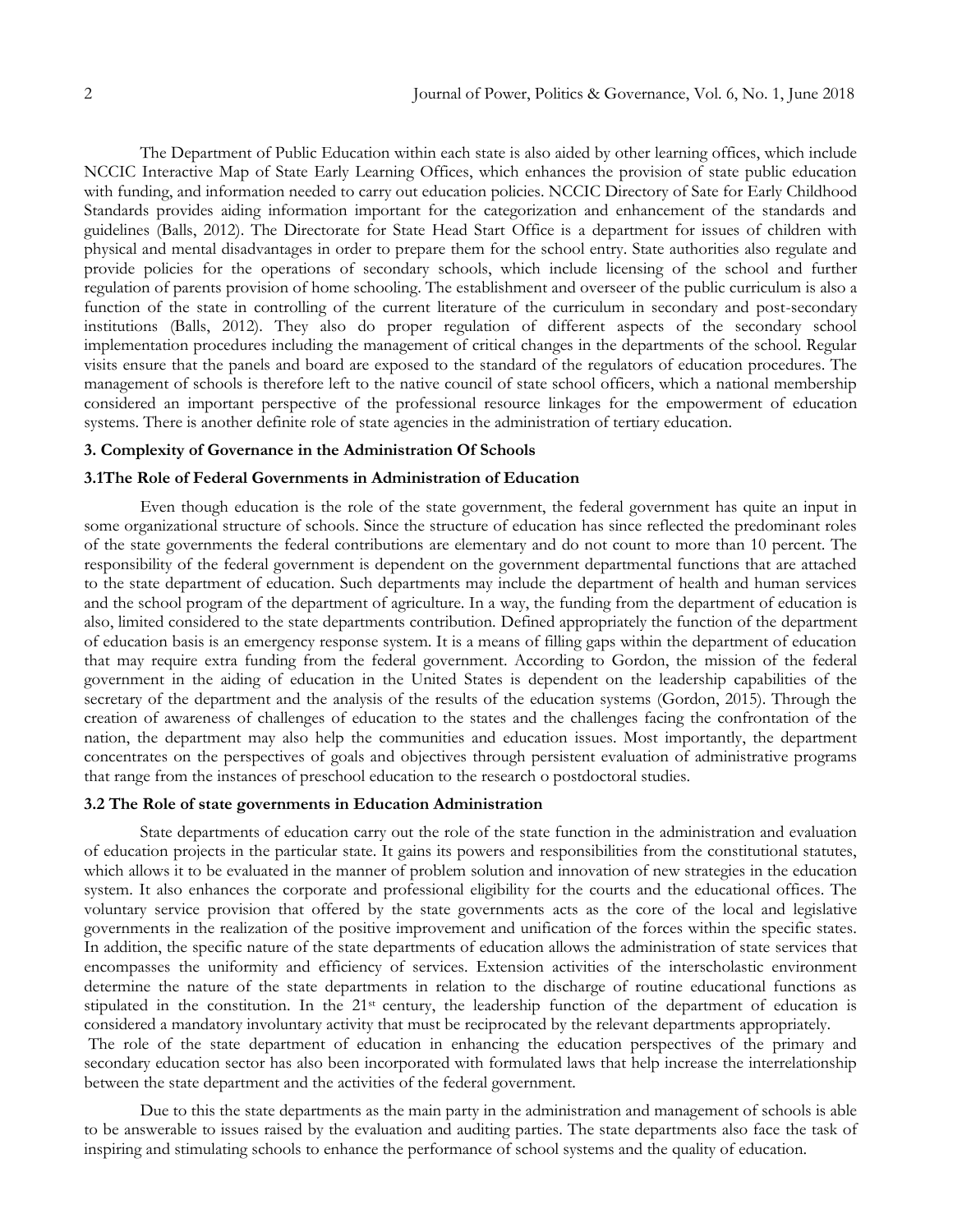#### **3.3 The Role of Local governments in administration of schools**

The role of local government in the enactment of school procedures and administration of responsibilities cannot be understated. Local governments are .known to decide the policies of planning structure of schools in with state and local taxes (Thomas, 2014). The basic role of the local government is to provide a basic outline of a curriculum for the dependency of pedagogy. In the lowest end category of American schools, fall the independent schools, which are controlled by the county governments, which are exclusively under the control of the local districts. Since the local governments have the right to collect taxes, that are used in the funding of schools in their jurisdictions. In addition, the extents of support from organizations have promoted the participation of local councils in the administration of schools in their jurisdictions. Due to the decline of support from the federal, state to the schools the local government has been actively in the administration and financing of schools. The local governments depend on the levies given by the collection of taxes in the administration of its duties and the management of schools in the cities and at the levels of their jurisdiction. Ina addition at the local college levels consideration amount of funding also comes from the local governments. However, the local governments do not support dependent schools both at the primary and at the secondary level. The main function of the local government involves the establishment of schools and provision of outlines and guidelines for the creation of pedagogic curriculum useful for the aid of early childhood education.

#### **3.4 Complexity of Governance**

According to Sallis, the inefficiency and ineffectiveness in the performance of schools in the United States are highly attributed to the challenges in governance and precarious in the schools (Sallis, 2014). The need for voice echoing among the hierarchy of state has resulted in multiple elected officials using the platform to promote their political ambitions. The variability of policymaking has been the main influence on the complexity of decision making in the school management. It is important to appreciate that curricula and instructional presumes in the school management plan should be followed with fidelity. Nevertheless, the implementation process of the curricula and instruction shave not been successful because of the leadership motives of the management of schools. The discomfort ability of the management of the schools has enhanced the ineffectiveness of school performance and creates a dynamic fail in the success of the students. Local government is forced to follow the laws of the federal and state governments in order to avoid laws and regulation that would ensure they do not take part in the management of the schools. Due to this, the local governments are unable to work independently in the provision of services needed by the schools. In accordance with this, the opportunities and academic prospects of the students do not succeed. Either the hierarchy has resulted in the ingenuity of teacher performance as they feel as left out of the implementation of measures. However, the federal and state governments are not able to oversee the performance of public schools because of their number making their implementation processes almost ineffective. In almost the critique of the failure of the school management and performance, the blame is widely put on teachers who remain accountable for the success or failure of the education initiatives.

### **4. Teachers and Management of Schools**

#### **4.1Role of Teachers in the Management of Schools**

School leadership is based on the role of teachers in the management of the school. A position responsibility of the teacher in a school is an important aspect of school success and defines a varied measure that improves the school's performance index. Among other important responsibilities of teachers in schools, include the duty of supervision and coordination of senior curriculum delivery tools, which engage the students in the application of materials that they learn. Secondly, the teachers do budget allocation and creation of resources within their spaces of responsibility (Cerna, 2014). In addition, management of programs is an important aspect of the responsibilities that teachers perform in the management of the school. Teachers are leading experts in their areas of experience and contribute a lot to the maximization of opportunities and learners.

It is therefore appropriate that teachers are accorded the greatest opportunities in the management of the schools and further direction of their plans for improvement and performance of learners. Teachers in their indepth of knowledge, of course, criteria take part in the critical analysis of the courses and curriculum development that is offered to the students.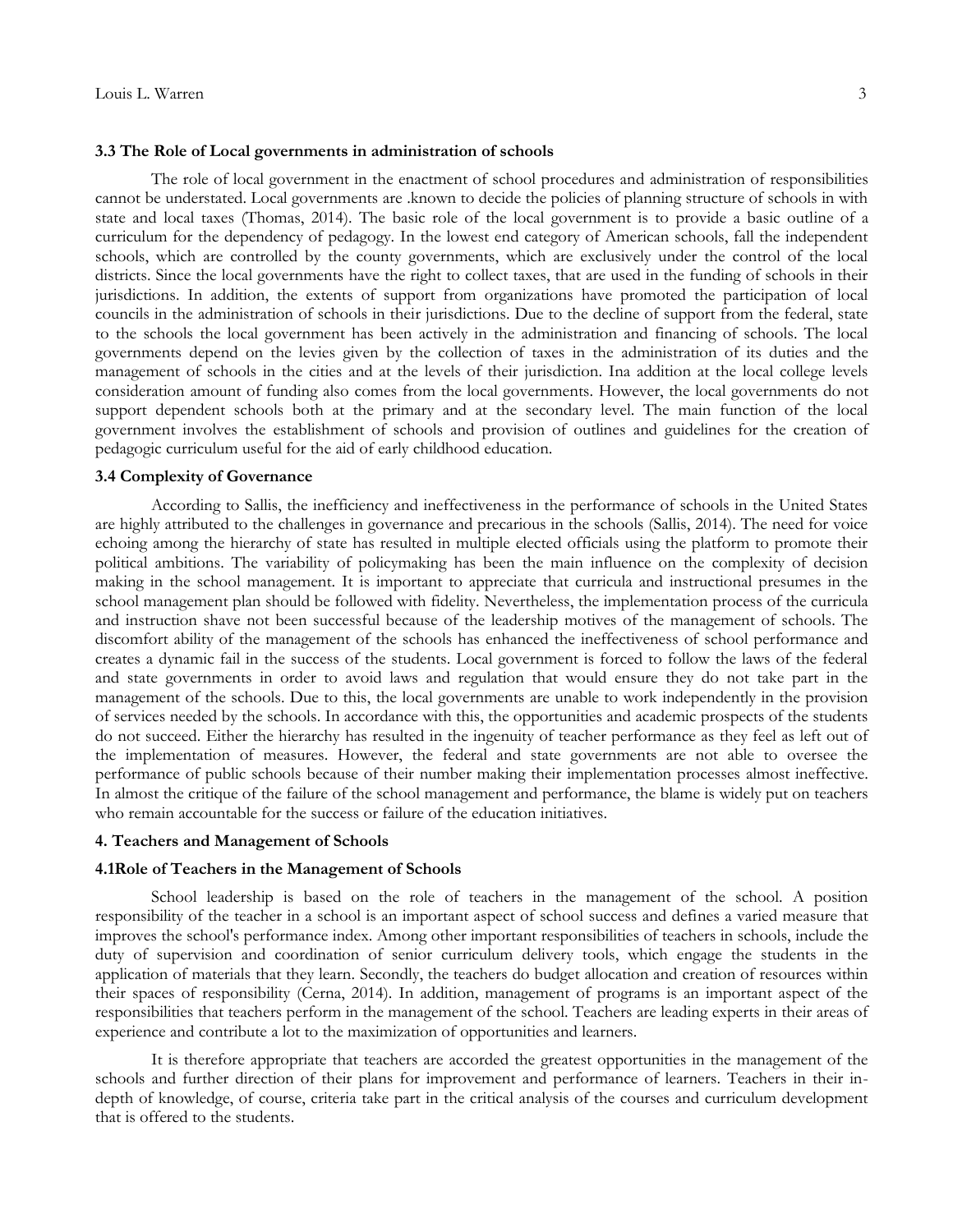The strategic plan of the plan is highly dependent on the responsible critical analysis of the teachers. They are expected to lead a higher fraction of the school independently in order to allow the observation and analysis of important aspects of these areas that might need change or improvement.

## **4.2 Consequences of complexity of governance on teacher performance**

Educational supervision also described as educational administration refers to the effective and professional management of the plan that is initiated to enhance successful school management. Educational supervision encourages teachers to participate actively in the delivery of effective learning methods in the classroom. This is made up of both administrative organization and educational supervision but is more relevant to the effects of education management especially at the state and federal government levels (Apple, 2013). The effect of bad management of edu7cation by the state and federal government on the performance of teachers can be diverse. One of the most known categorical effects on teacher performance is lack of moral, as the teachers would feel left out of the school administration when they bare the core of learning delivery. In this way, most of the teachers would stop the good performance, which would result in inefficient and ineffective dismal performance by the learners. It is believed that this is the main reason for poor performance in case study schools that have shown a decline in school performance and overall improvement. Secondly, poor education management leads to improper use of hierarchy and powers that individuals in the administration possess. This would then lead to lack of cohesion and work ethics, which interferes with teacher performance. Surprisingly, the blames of education failure and school mismanagement is directed to the teachers, which essentially defines the need for creation of teacher management. This helps in the effective administration of school through overhaul management perceptions of the curriculum. In addition, there is need for teacher participation in the scheduling and application of school projects too must be enhanced the to meet the requirements that are useful in the school administration

## **4.3 Ways of reducing the complexity of governance of education.**

Decentralization is one method of equalizing the responsibility posed for the success of school management. It also means the deconcentrating of the school management based on the subsidiary principles of reform strategies, which are meant to reorganize the educational institutions (Niemi, 2016).The method of decentralization reflects on the concepts of public administration with a lot of borrowing from political and democratic participations. Decentralization of the school management policies aims at the improvement of the quality services of the school management. The decentralization of school management requires that consumed become part of the management of the change process. These may include the inter-intuitional relationship that is based on the approaches of the same issue. It also enhances the higher responsibility of participation of the community representative that would enhance the definition of school management. The theoretical perspective of the analysis used in the improvement of the same is dependent on the ideas that have origin from the state departments of education and federal department of education working together with the local government laws. The decentralization of responsibilities increases the chances of reducing the autonomy of the management and brings it new ideas of management to the schools. This structural review is important in exposing the creation of new dimensions in the hierarchical nature of the organization. The complexity of the idea of management is reduced and the introduction idea of communal leadership of education sought. It is a method employed in reduction of hierarchical composition that is prone to risk of competition.

#### **5. National Level Innitiatives Versus State/Local Innitiatives**

## **5.1 The Initiatives lack Coherency**

The interest of the national federal state versus the interest of the federal and local state identifies the kind of complications that is experienced in the delivery of efficient and excellent learning processes (De Lissovoy, 2015). Segregation of schools is an important aspect of the initiative that the national federal government creates to have a responsibility in the education sector. This is done in order to mandate equal educate chance to all students across the nation. In addition, this is an attempt provide students with disabilities a conducive environment where they can enhance their skills. It is also based on the exposure of resources in which individuals are able to distinct the income of different states and accord education opportunities deservingly. A conflict inherent in the central tenets of the nation's charter on education has become the center of the federal government in its bid to solve the issues of the impartial distribution of government education resources. Earlier the federal government took part in the distribution of the transformative design in the analysis of the basic terms of education (Armstrong, 2016).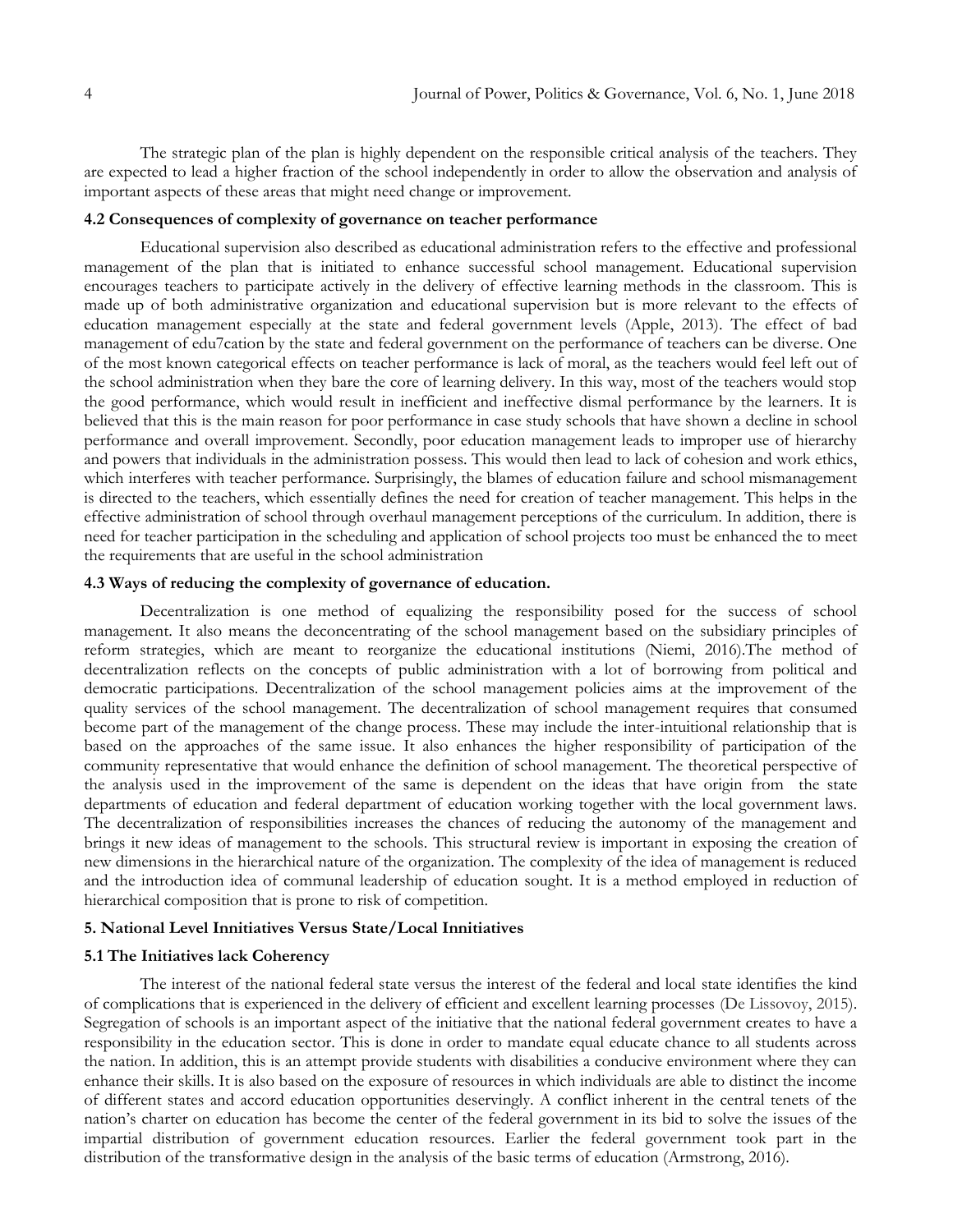It is important to realize that the need for the existence of the government in the comprehension of equitable education in the country has become a major boost to the need for states to offer education that can be seen in the face of the country. The federal oversight of schools is a part of the organizational structure analysis that the federal government does to ensure that the curriculum another learning activity is accessible to all students of the United State of America. In the federal funding of the schools and the education management throughout the country, the government is able to monitor the essential distribution of resources in the country.

The federal; state governments in the performance of their responsibility lack coherency with the federal government hence this affects the delivery of educational needs. This has an automatic effect on the success of the implementative plans that are desired by both levels of the government. The acquisition of corresponding plans by the federal government that has no consultation for with the national government is a devastating attempt to take over the function of the state governments in education, which has been their constructional right. Due to these important opportunities of the government services towards education has been lost because of noncommunication between the federal and the state government. It is more important however to analyze the extent of the effect of the activities of the federal government and state government in relation to their effect on the performance of students at the primary and secondary levels of education. Participatory criteria chosen by both levels of government in the delivery of aspects of educational management policies and financial, legal, and human resource aids must be well analyzed to reduce chances of conflict and hierarchical power struggles. Finally, it is important that further analysis is done in order to distinguish between the need of the schools in terms of administration and management to enhance the clarity between the federal and state governments in respect to delivery of efficient and quality education. The most important aspect of education management is to enhance the quality of education.

### **5.2 The effect of tradition and multilevel governance on education policy creation**

Policies and formulation of education in certain aspects of academic distributions are affected by culture and traditions of given societies (Deal, 2016). This is evident in the United States of America management of education, which has become majorly dependent on the individual state formulation of practices and bills. Cultural biases and independent education procedures have been initiated in most states of the country and have been defined to inhibit the creation of national education management policies. While in other countries this topic is based on practices such as girl and boy education, in the American states some education policies depend on cultural evidence of the evaluation of particular set groups that are considered focused on the same educational initiatives. Most importantly, the nature of cultural diversity has equally affected the results of analysis on educational management as per the use of curriculum and key observational instructions are concerned.

### **Conclusion**

It is important that the governance of the educational systems in the United States are critically observed and seriously analyzed in order to bridge the functional gaps and responsibilities among the federal, state, and local education systems in the United States. Further analysis of the responsibilities of education stakeholders should also be incorporated in order to ensure compatibility of the systems in relation to the improvement of education strategies within America.

#### **References**

Ball, S. J., & Junemann, C. (2012). *Networks, new governance, and education*. Policy Press.

Cerna, L. (2014). Trust: What it is and Why it Matters for Governance and Education. *OECD Education Working Papers*, (108), 0\_1.

De Lissovoy, N., Means, A. J., &Saltman, K. J. (2015). *Toward a new common school movement*. Routledge.

Deal, T. E., & Peterson, K. D. (2016). *Shaping school culture*. John Wiley & Sons.

Gordon, H. R. (2014). *The history and growth of career and technical education in America*. Waveland press.

Jones, G., &Sallis, E. (2013). *Knowledge management in education: Enhancing learning & education*. Routledge.

Sallis, E. (2014). *Total quality management in education*. Routledge.